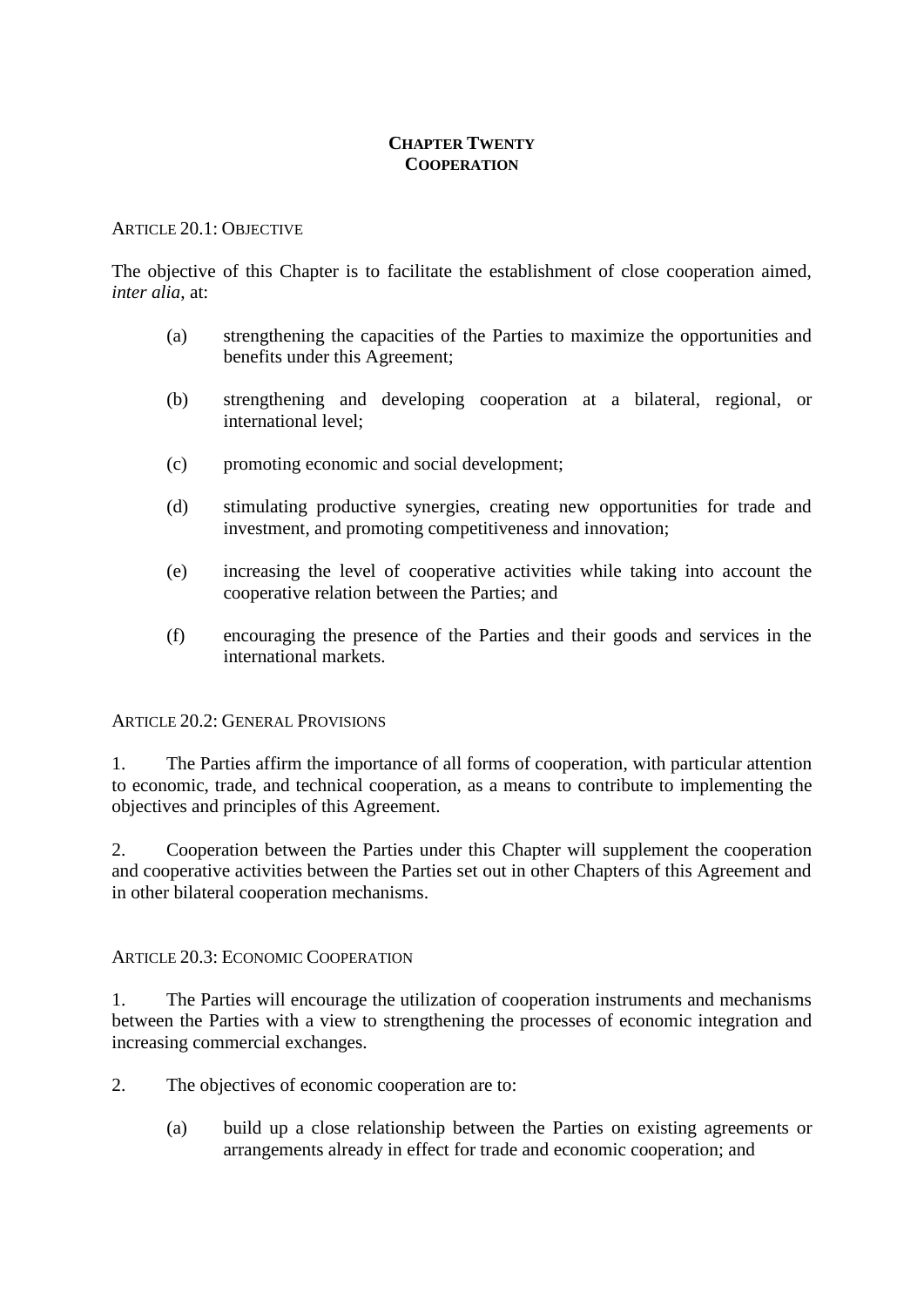(b) advance and strengthen trade and economic relations between the Parties.

3. The Parties will encourage and facilitate, as appropriate, including, but not limited to the following activities:

- (a) dialogue on policies and regular exchanges of information and views on ways to promote and expand trade in goods and services between the Parties;
- (b) joint elaboration of studies and technical projects of economic interest according to the economic development needs identified by the Parties;
- (c) keeping each other informed of important economic and trade issues and any impediments to furthering their economic cooperation;
- (d) providing assistance and facilities to business persons and trade missions of a Party that visit the other Party with the knowledge and support of its relevant agencies
- (e) supporting dialogue and exchanges of experience among the respective business communities of the Parties;
- (f) establishing and developing mechanisms for providing information and identifying opportunities for business cooperation, trade in goods and services and investment; and
- (g) stimulating and facilitating roles of public and/or private sectors in areas of economic interest.

ARTICLE 20.4: SMALL AND MEDIUM-SIZED ENTERPRISES<sup>1</sup> COOPERATION

1

The Parties will promote a favorable environment for the development of small and mediumsized enterprises by encouraging relevant private and governmental bodies to build the capacities of small and medium-sized enterprises. The cooperation will include, among others:

- (a) designing and developing mechanisms in order to foster partnerships and the development of productive chains;
- (b) promoting cooperation between the economic agents of the Parties in order to identify areas of mutual interest and to obtain the maximum benefits possible of trade, investment, and small and medium-sized enterprises;
- (c) fostering more dialogue and exchange of information on mandatory procedures, enhanced access to trade promotion networks, business fora,

<sup>1</sup> For purposes of this Article, for Peru, "small and medium-sized enterprises" includes micro enterprises as defined in Peru's domestic legislation.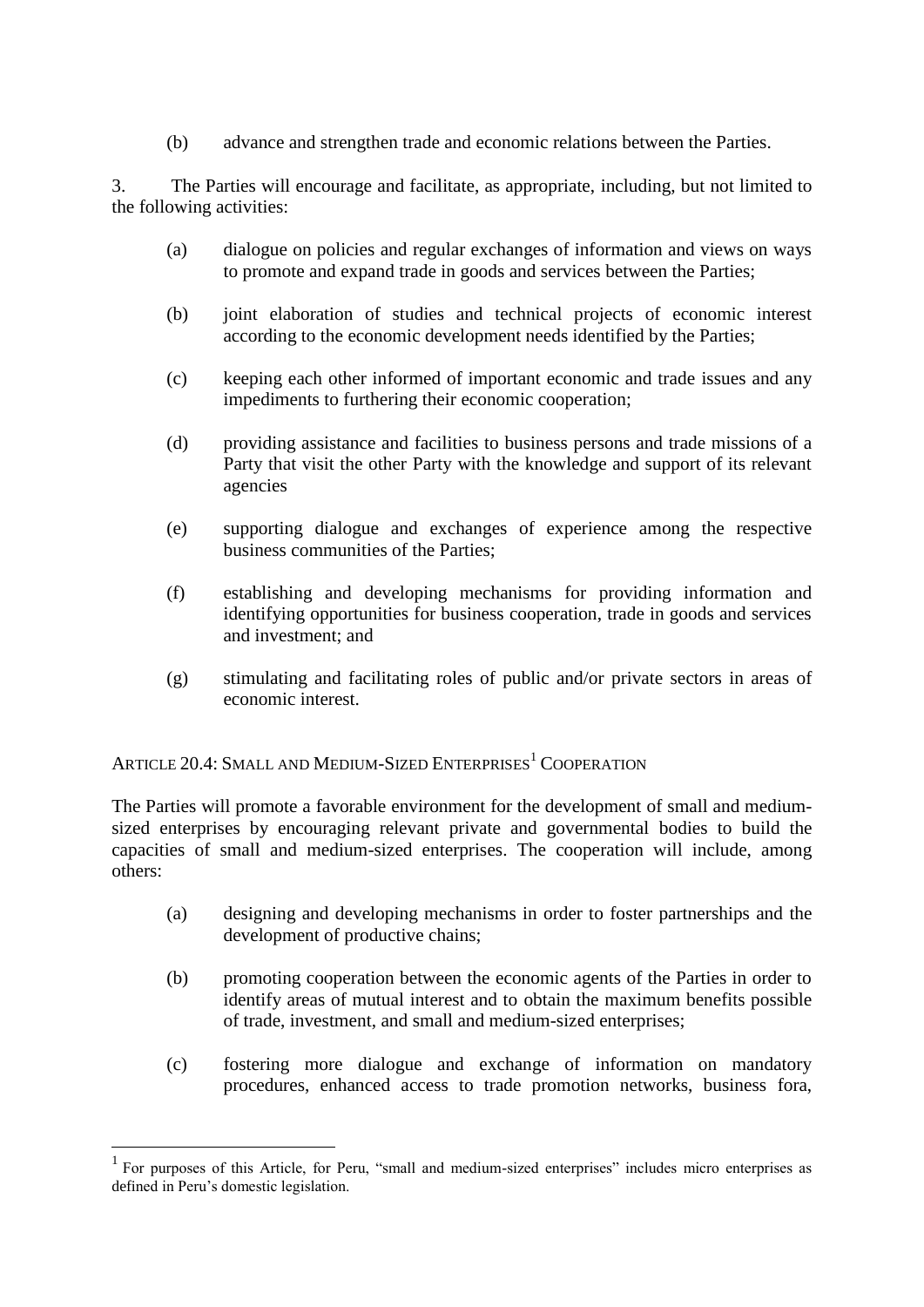business cooperation instruments, and any other relevant information for small and medium-sized enterprises exporters;

- (d) promoting training and exchange programs for small and medium-sized enterprises exporters of the Parties;
- (e) promoting exchange of experiences between the public agencies of the Parties on initiatives and policy instruments for the development of enterprises in general with special focus on small and medium-sized enterprises; and
- (f) encouraging public and private institutions related to small and medium-sized enterprises to cooperate in aspects such as environmental management, information and communications technology, nanotechnology, biotechnology, renewable energy, and other subjects of mutual interest.

# ARTICLE 20.5: FISHERIES AND AQUACULTURE COOPERATION

1. The Parties, recognizing the social and economic importance of fish and fisheries products, shall endeavor to cooperate in the field of fisheries and aquaculture.

- 2. The objectives of cooperation in fisheries and aquaculture are to:
	- (a) strengthen the research and productive capacities for the development of seedstock and processing of hydro-biological species, with the aim of increasing direct human consumption; and
	- (b) facilitate information exchange and the conservation of natural resources under the approach of responsible fishing.
- 3. The Parties will develop fisheries and aquaculture through:
	- (a) strengthening public and private institutions related to fisheries and aquaculture development and promoting investment in those sectors;
	- (b) promoting research and development of new products for direct human consumption, as well as the consumption of major aquatic resources to support food security programs;
	- (c) combating illegal, unreported, and unregulated fishing;
	- (d) facilitation of mutually beneficial developments in the field of aquaculture;
	- (e) exchanging information regarding fisheries, aquaculture, and fish resources. For that purpose, the corresponding institutions of the Parties will establish appropriate contact points;
	- (f) promoting the sustainable and optimal utilization of fish resources of the Parties in compliance with laws and regulations of a Party, through a fisheries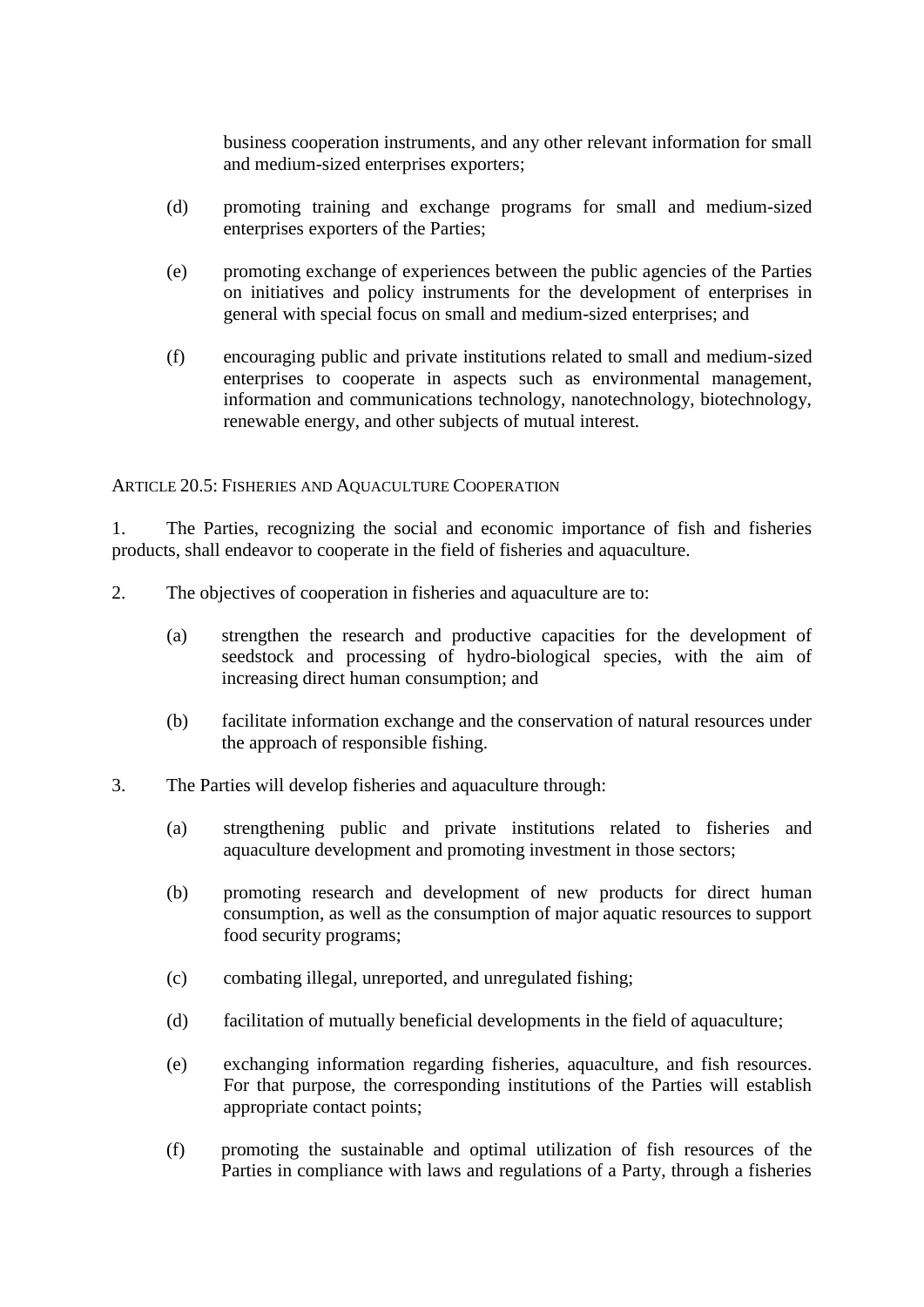cooperation arrangement<sup>2</sup> of which negotiations to begin after entry into force of this Agreement<sup>3</sup>;

- (g) exchanging officials, scientists, technicians, and trainees to promote the development of fisheries between the Parties;
- (h) promoting the training of national officials and members of the fishery community of the Parties, through their participation in jointly organized courses, visits, seminars, and workshops;
- (i) building partnerships and exchange between research institutes of the Parties; and
- (j) other forms of cooperation as may be agreed by the Parties.

# ARTICLE 20.6: TOURISM COOPERATION

The Parties, recognizing that tourism contributes to the enhancement of mutual understanding between the Parties and is an important industry for their economies, will:

- (a) explore the possibility of undertaking joint research on tourism development and promotion to increase inbound visitors to each Party;
- (b) consider setting up linkages and networks between the websites of the Parties;
- (c) encourage tourism authorities and agencies of the Parties to strengthen cooperation in tourism training and education, to ensure high-quality services for tourists of the Parties;
- (d) cooperate in joint campaigns to promote tourism in the territories of the Parties through workshops and seminars among tourism authorities and agencies of the Parties;
- (e) collaborate to promote the sustainable development of tourism in the territories of the Parties;
- (f) exchange information on relevant statistics, promotional materials, policies, and, laws and regulations in tourism and related sectors; and
- (g) encourage tourism and transportation authorities and agencies to improve the aviation connectivity between the Parties.

<sup>1</sup> <sup>2</sup> The fisheries cooperation arrangement may include, among others, the cooperation between the Parties regarding trade facilitation and, enhancement of research of the Parties in the fields of fish resources, hydrobiological species and aquaculture.

<sup>&</sup>lt;sup>3</sup> The Parties shall make their best efforts to conclude the fisheries cooperation arrangement within two years after entry into force of this Agreement.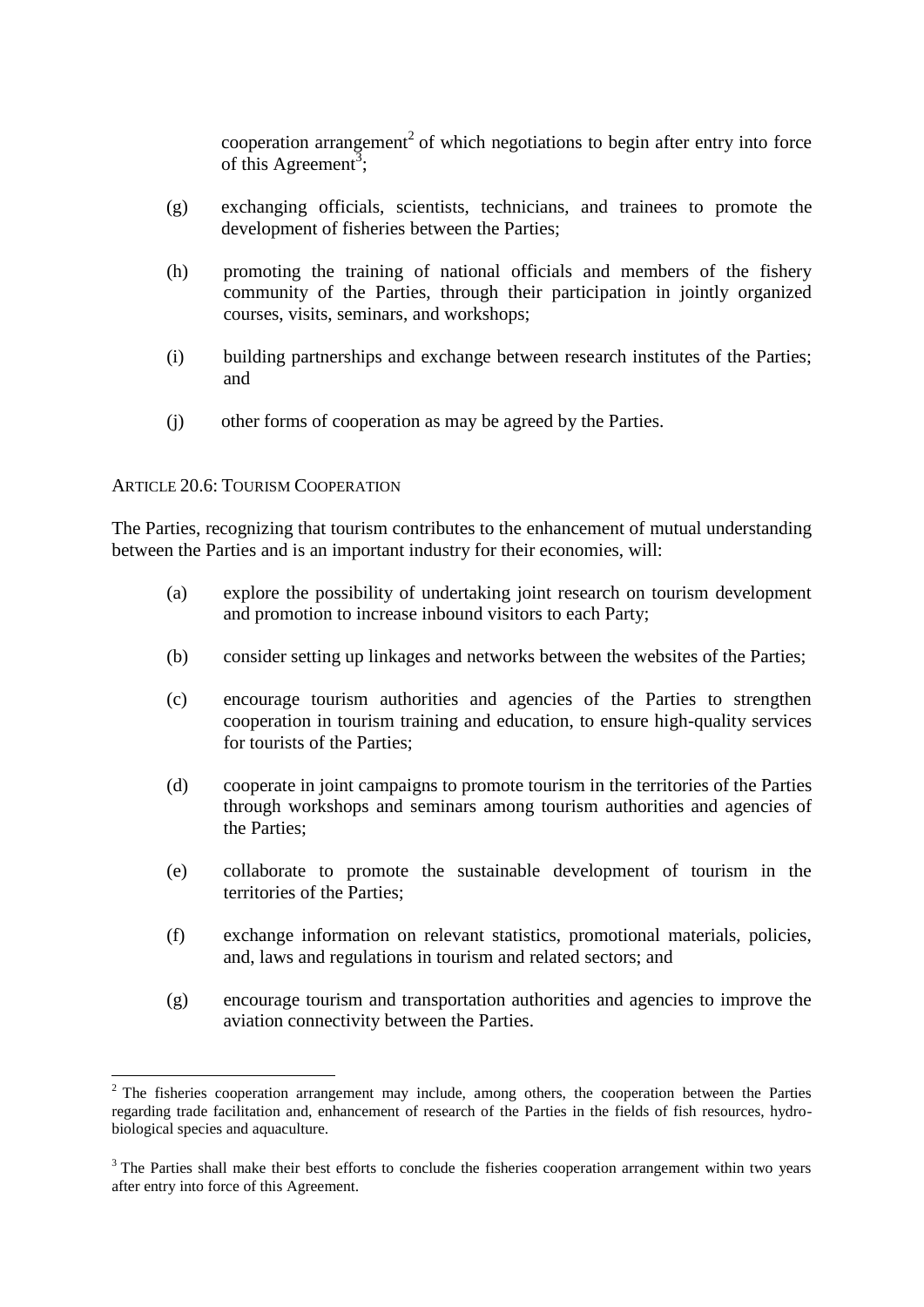# ARTICLE 20.7: FORESTRY COOPERATION

1. The Parties will promote and strengthen cooperation in the field of forestry.

2. The Parties will encourage and facilitate, as appropriate, including, but not limited to the following activities:

- (a) implementation of sustainable forest management, including the development of related indicators;
- (b) management, development, and utilization of forest resources;
- (c) forest protection, including the prevention and control of forest fires, diseases, and insect pests;
- (d) promotion of joint measures to limit or reduce the adverse effects of the climate change;
- (e) investment in forest plantation and wood processing industries;
- (f) processing of, supply of, and trade in forest products;
- (g) development of eco-forestry technology and conservation of forest ecosystems;
- (h) research and development, education, and training; and
- (i) any other areas as may be agreed by the Parties.

ARTICLE 20.8: ENERGY AND MINERAL RESOURCES COOPERATION

1. The Parties shall promote cooperation under this Chapter as a means of building a stronger, more stable, and mutually beneficial partnership in the field of energy and mineral resources.

2. Areas of energy and mineral resources cooperation may include, but are not limited to, the following:

(a) upstream activities such as the exploration, exploitation, and production of oil and gas;

(b) downstream activities such as the refining of oil, processing of petrochemicals, liquefaction of gas, and transportation and distribution of crude oil and oil products;

(c) activities such as the exploration, exploitation, production, smelting, refining, processing, transportation, and distribution of mineral resources;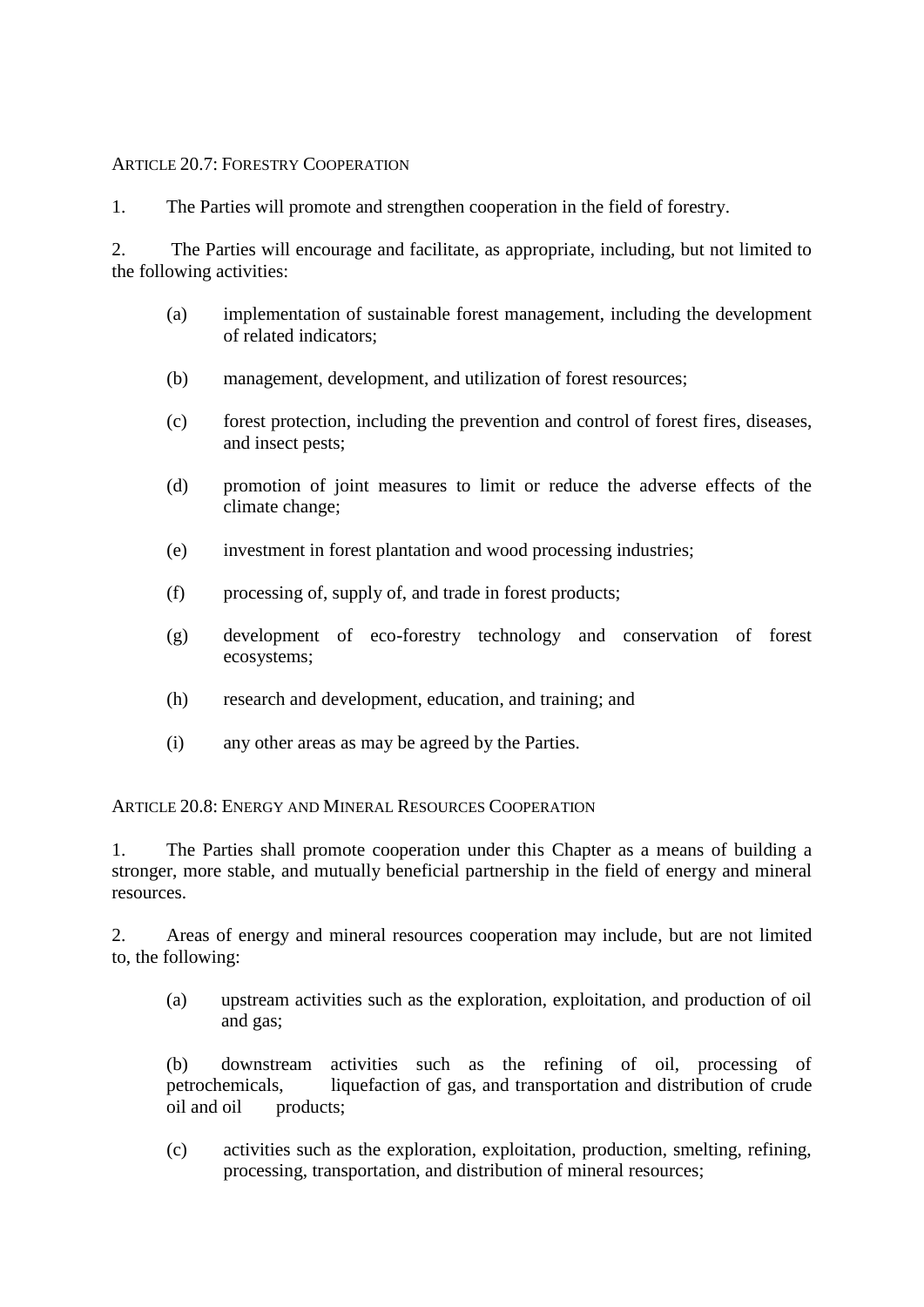- (d) cartographic activities (geodesy, satellite images, remote sensing and, geographic information systems) applied to cadastral, mining, and environmental and geological activities required for an efficient use and administration of the territories of the Parties related to mining activities;
- (e) exchange of mining technology for remediation of mining-related environmental liabilities;
- (f) exchange of information and experiences on environmental issues and sustainable development in mining;
- (g) activities for encouraging and facilitating the business relations regarding energy and mineral resources cooperation between the Parties; and
- (h) any other areas as may be agreed by the Parties.

3. The Parties shall facilitate the exchange of information freely available to public on the following subjects in the field of energy and mineral resources:

- (a) current investment data for domestic and foreign enterprises;
- (b) investment opportunities such as tenders and mining projects;
- (c) geological data/information;
- (d) relevant laws, regulations, and policies; and
- (e) mine reclamation technology and environmental issues that could arise between the developers and the local people in the process of mine development.

4. Each Party shall ensure that its laws and regulations regarding energy and mineral resources are published or otherwise made publicly available.

5. To the extent possible, each Party shall inform the other Party, in advance, of any provision that the Party considers might substantially affect cooperation in energy and mineral resources.

6. Upon request of the other Party, a Party shall promptly provide information and respond to questions pertaining to any provision regarding cooperation in energy and mineral resources, regardless of whether the other Party has been previously informed of the provision.

7. Any notification or information provided under paragraphs 5 and 6 shall be without prejudice as to whether the measure is consistent with this Agreement.

8. The Parties shall: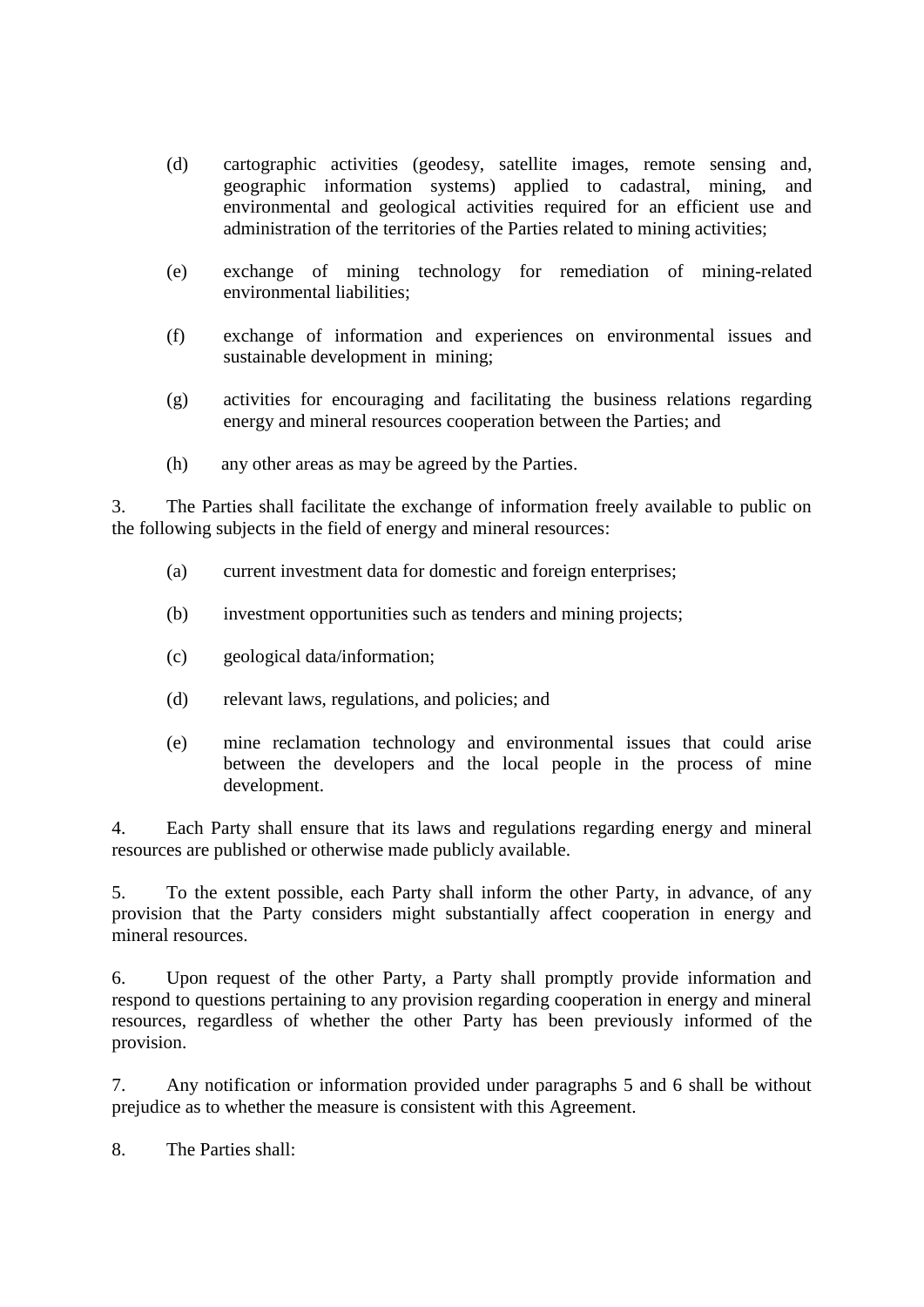- (a) promote cooperation between the public and private sectors in the Parties, through their government bodies, public organizations, research centers, universities, and enterprises engaged in the field of energy and mineral resources;
- (b) encourage and support business opportunities, including investment, related to plant construction in the field of energy and mineral resources, for a stable and mutually beneficial bilateral relationship; and
- (c) recognize and facilitate activities related to agreements and cooperation entities that have already been organized, such as the Joint Committee on Energy and Mineral Resources Cooperation.

9. The Parties shall facilitate visits and exchanges of researchers, technicians, and other experts, and shall also promote joint fora, seminars, symposia, conferences, exhibitions, and research projects.

# ARTICLE 20.9: SCIENCE AND TECHNOLOGY COOPERATION

1. The Parties, recognizing the importance of science and technology in their respective economies, will develop and promote cooperative activities in the field of science and technology.

2. The Parties will encourage and facilitate, as appropriate, including, but not limited to the following activities:

- (a) joint research and development, and educational projects, including, if necessary, sharing of equipment, exchange and supply of non confidential scientific and technical data, as well as exchange of scientific samples;
- (b) exchange of scientists, researchers, technicians, and experts;
- (c) joint organization of seminars, symposia, conferences, and other scientific and technical meetings, including the participation of experts in those activities;
- (d) promotion of joint science and technology research activities under existing national programs or policies, where the Parties agree on the necessity of the activities;
- (e) exchange of information on practices, policies, laws, regulations, and programs related to science and technology;
- (f) cooperation in the commercialization of products and services, as a result of scientific and technological activities; and
- (g) any other forms of scientific and technological cooperation as may be agreed by the Parties.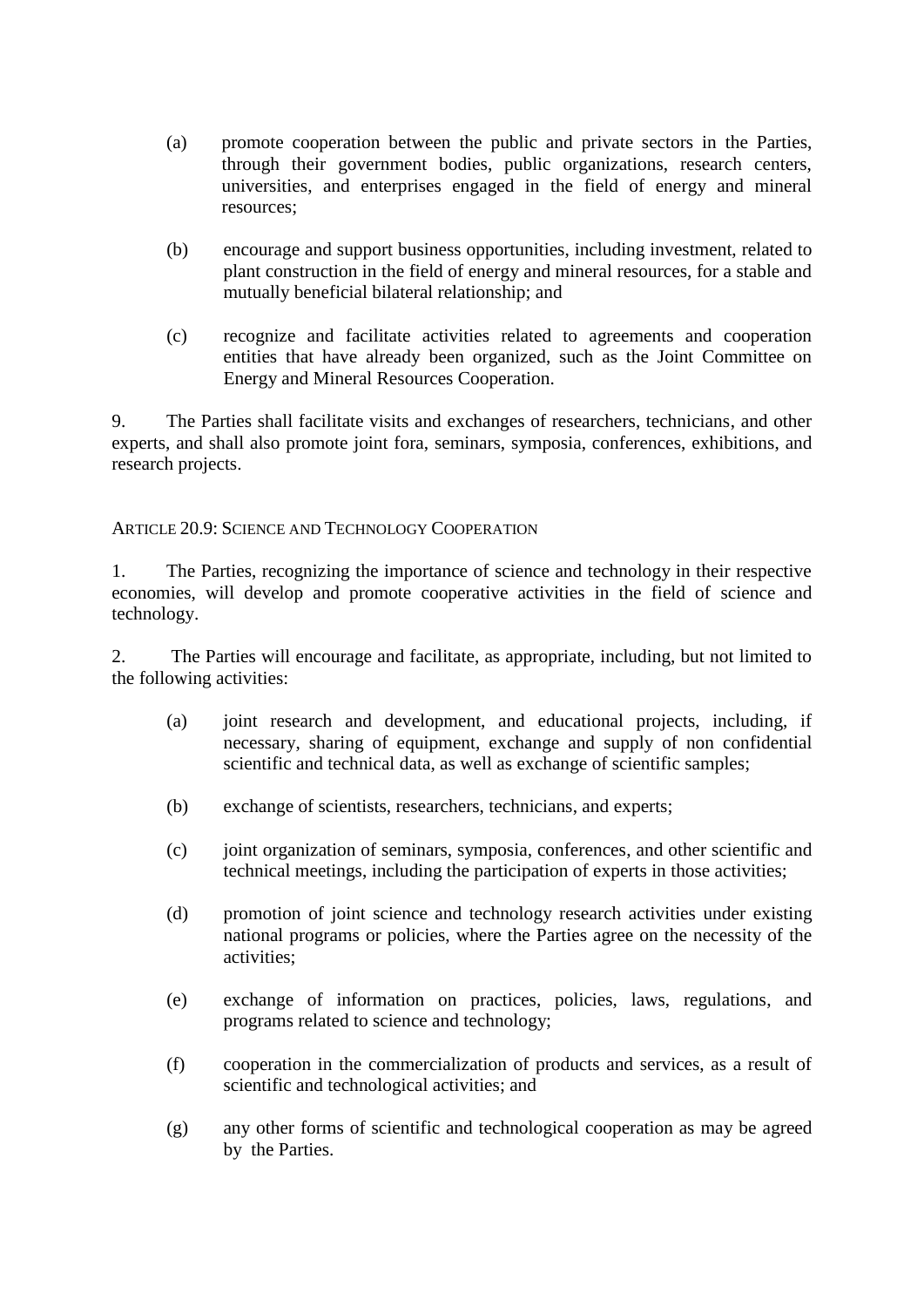3. Undertaking joint research and development projects, especially in high-end science or key technology areas, may include:

- (a) biotechnology;
- (b) nanotechnology;
- (c) microelectronics;
- (d) new materials;
- (e) e-government;
- (f) manufacturing technology;
- (g) environmental technology; and
- (h) science and technology policy and research and development systems.

ARTICLE 20.10: INFORMATION AND COMMUNICATIONS TECHNOLOGY COOPERATION

1. The Parties, recognizing the rapid development, led by the private sector, of Information and Communications Technology (hereinafter referred to as the "ICT") and of business practices regarding ICT-related services both in the domestic and international contexts, will cooperate to promote the development of ICT and ICT-related services with a view to obtaining the maximum benefit of the use of ICT for the Parties.

- 2. Cooperation in accordance with paragraph 1 may include the following:
	- (a) promoting dialogue on policy issues;
	- (b) promoting cooperation between the private sectors of the Parties;
	- (c) enhancing cooperation in international fora related to ICT; and
	- (d) undertaking other appropriate cooperative activities.

3. The Parties will encourage cooperation in, including, but not limited to, the following areas:

- (a) cyber-infrastructure and policy issues for e-government;
- (b) inter-operability of Public Key Infrastructure;
- (c) development, processing, management, distribution, and trade of digital contents;
- (d) scientific and technical cooperation for the software industry of the Parties;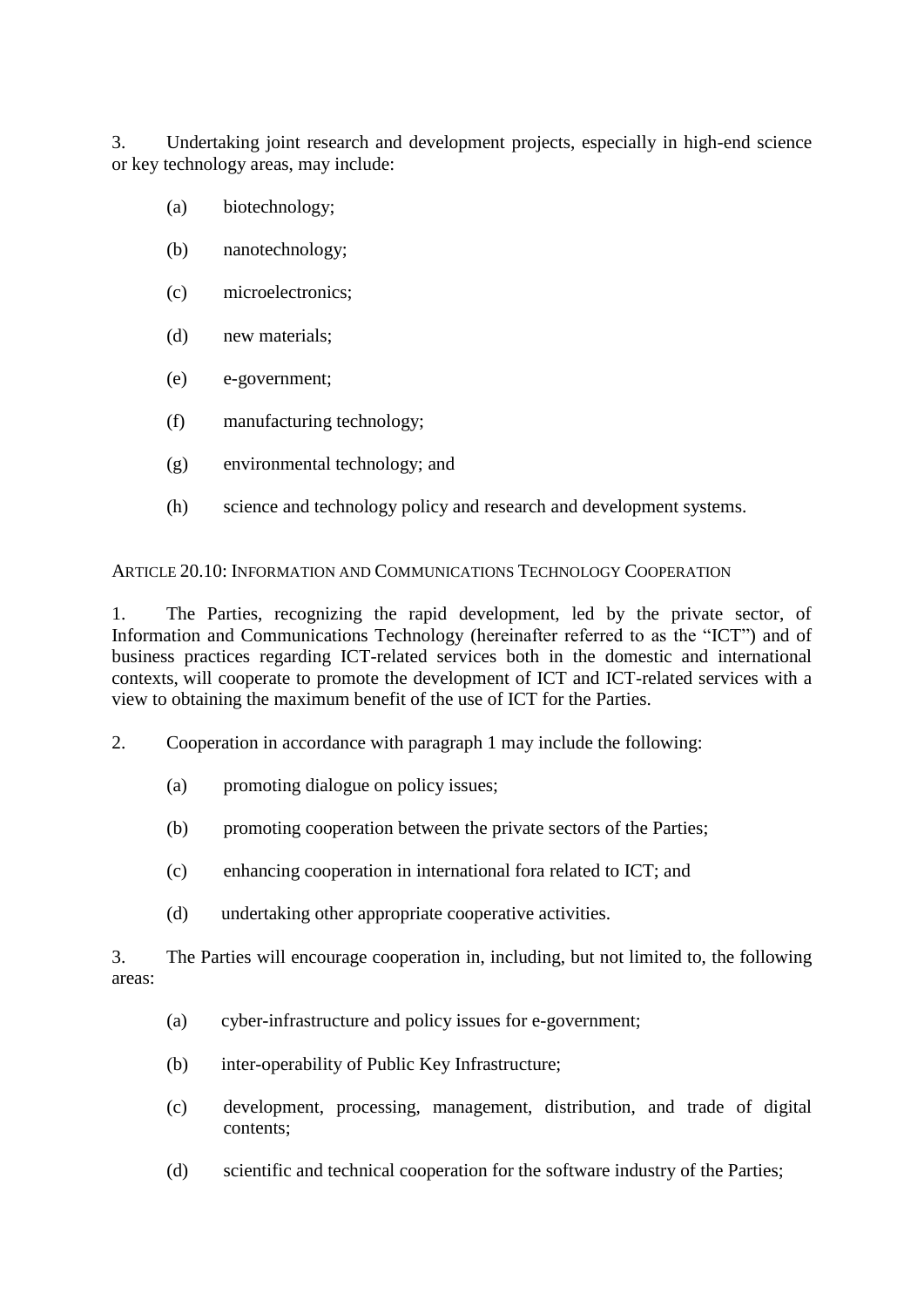- (e) research and development and management of information technology parks;
- (f) research and development on information technology services such as integration of broadcasting and telecommunications;
- (g) research and development and deployment of networks and telecommunications, when the Parties agree on the necessity of the activities;
- (h) business opportunities in the international markets; and
- (i) any other areas as may be agreed by the Parties.

# ARTICLE 20.11: MARITIME TRANSPORT COOPERATION

The Parties shall promote cooperation in maritime transport through:

- (a) establishing contact points to facilitate information exchange on matters related to maritime transportation and logistics services;
- (b) arranging training programs and technical cooperation related to port operation and management;
- (c) developing exchange programs for training of merchant marine students; and
- (d) arranging technical assistance and capacity building activities related to maritime transportation, including the vessel traffic service.

# ARTICLE 20.12: CULTURAL COOPERATION

- 1. The objectives of cultural cooperation are to:
	- (a) respect the existing agreement or arrangement already in effect for cultural cooperation; and
	- (b) promote cultural exchanges between the Parties.

2. Recognizing that audio-visual, including film, animation, and broadcasting program, co-productions can significantly contribute to the development of the audio-visual industry and to the intensification of cultural and economic exchange between them, the Parties agree to consider and negotiate co-production agreements in the audio-visual sector.

3. The co-production agreement referred to in paragraph 2, once concluded, will be considered to be an integral part of this Agreement. The detailed co-production agreement would be negotiated between the competent authorities of the Parties, which are the *Ministry of Education* for Peru, and the *Ministry of Culture, Sports and Tourism* and the *Korea Communications Commission* for Korea.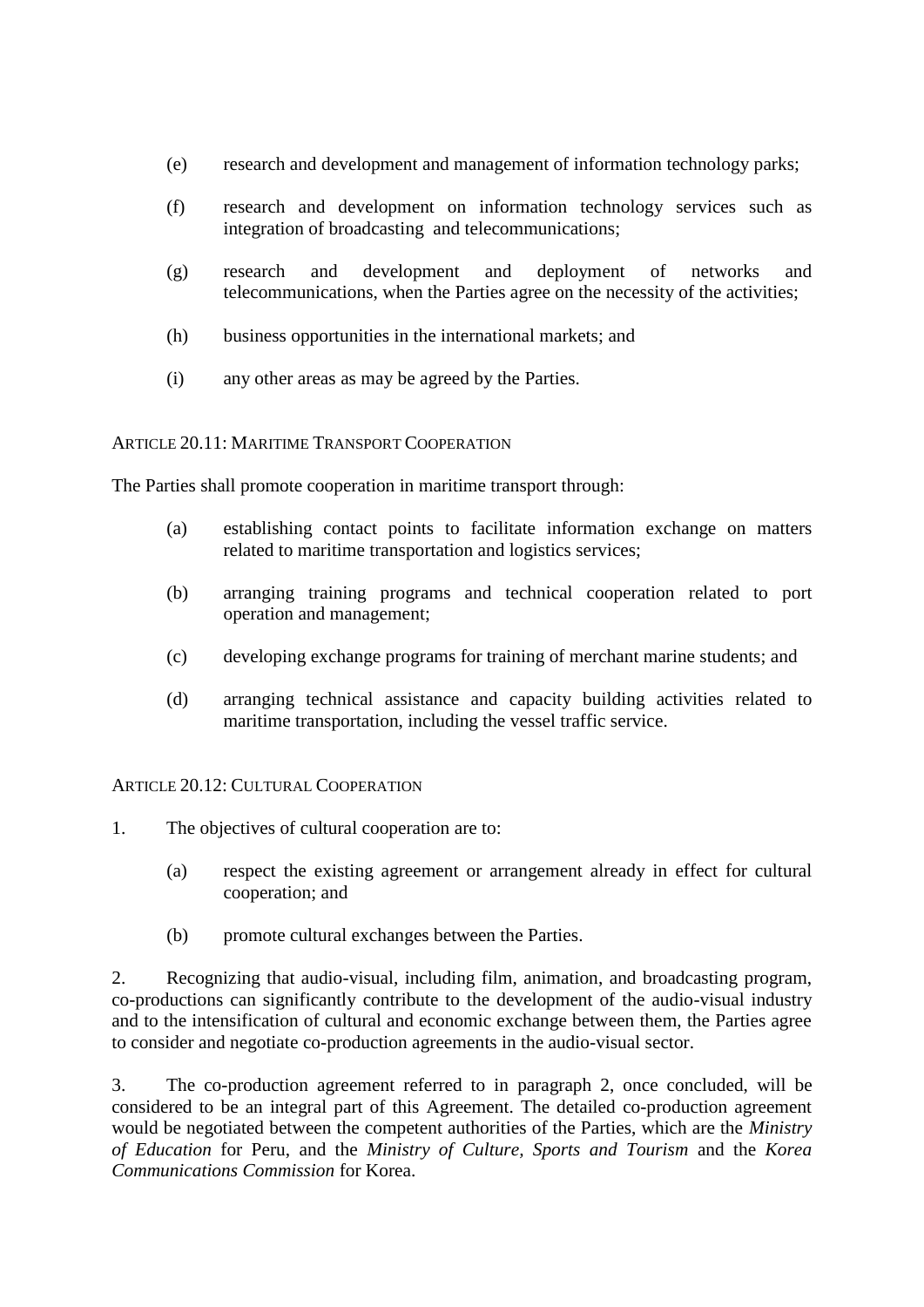4. Co-produced projects in compliance with the co-production agreement referred to in paragraph 3 shall be deemed to be national productions in the territory of each Party and shall thus be fully entitled to all benefits including government support which are accorded under the applicable laws and regulations of each Party.

5. The Parties, in conformity with their respective legislations and without prejudice to the reservations included in their commitments in the other Chapters of this Agreement, shall encourage exchanges of expertise and best practices regarding the protection of cultural heritage sites and historic monuments, including environmental surroundings and cultural landscape.

6. The Parties commit to exchanging information through their diplomatic channels to identify, recover, and avoid the illegal traffic of their cultural heritage.

# ARTICLE 20.13: AGRICULTURAL COOPERATION

The objectives of cooperation in agriculture are to:

- (a) promote the creation of partnerships for projects in areas of mutual interest, including agricultural research including plantation commodities, the development of small-scale agriculture, the conservation and management of water resources for agricultural use, sustainable agricultural development, and the application of good agricultural practices, among others;
- (b) promote the exchange of information on trade in agricultural goods between the Parties; and
- (c) develop training programs for leading producers, technicians, and professionals in order to improve the productivity and competitiveness in livestock and agricultural value-added products .

ARTICLE 20.14: COMMITTEE ON COOPERATION AND CONTACT POINTS

1. The Parties hereby establish a Committee on Cooperation comprising representatives of each Party.

- 2. The Committee on Cooperation shall:
	- (a) monitor and assess the progress in implementing the cooperation projects agreed by the Parties;
	- (b) establish rules and procedures for the conduct of its work;
	- (c) make recommendations on the cooperative activities under this Chapter, in accordance with the strategic priorities of the Parties; and